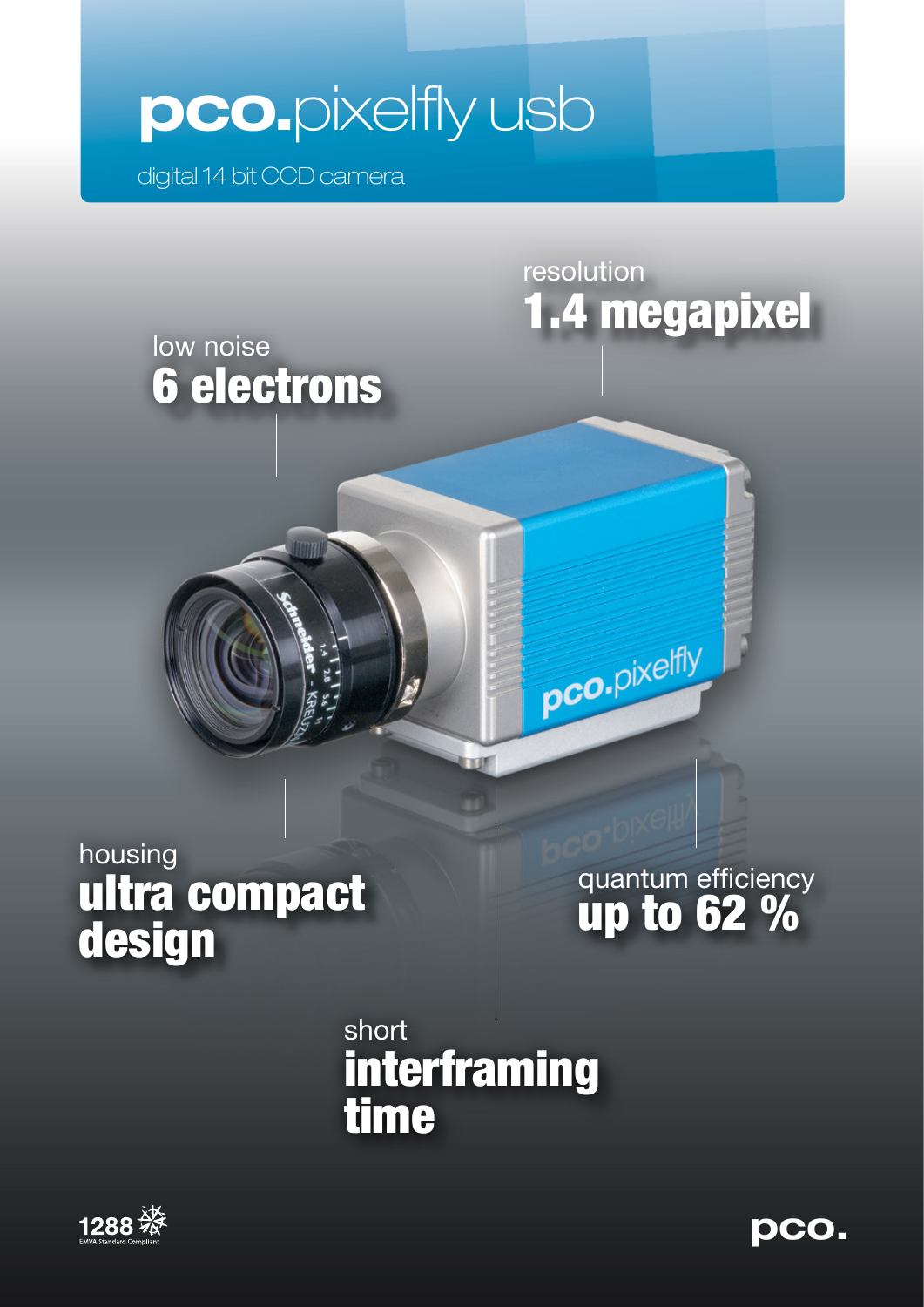## technical data

| CCD                             |  |  |
|---------------------------------|--|--|
| ICX285AL                        |  |  |
| 1392 x 1040 pixel (normal)      |  |  |
| 800 x 600 pixel (center ROI)    |  |  |
| 6.45 $\mu$ m x 6.45 $\mu$ m     |  |  |
| $2/3$ " / 11.14 mm              |  |  |
| global (snapshot)               |  |  |
| 77.5 lp/mm (theoretical)        |  |  |
| 16 000 e <sup>-</sup>           |  |  |
| 24 000 e <sup>-</sup> (binning) |  |  |
| 57 e- rms @ 12 MHz (typ.)       |  |  |
| 68 e- rms @ 24 MHz (typ.)       |  |  |
| 2 667 : 1 (68 dB)               |  |  |
| 4 000 : 1 (72 dB, binning)      |  |  |
| 62 % @ peak                     |  |  |
| 290 nm  1100 nm                 |  |  |
| 1 e-/pixel/s @ 23 $^{\circ}$ C  |  |  |
|                                 |  |  |
| $2e$ -rms                       |  |  |
|                                 |  |  |

### **camera**

| max. frame rate                | 7.3 / 13.5 fps (12 / 24 MHz, normal)  |  |  |
|--------------------------------|---------------------------------------|--|--|
|                                | 11.7 / 21.6 fps (12 / 24 MHz, center) |  |  |
| exposure/shutter time          | 1 µs  60 s                            |  |  |
| dynamic range A/D              | 14 bit                                |  |  |
| A/D conversion factor          | $1.0$ e-/count                        |  |  |
|                                | $1.5$ e- $/$ count                    |  |  |
| pixel scan rate                | 12 MHz / 24 MHz                       |  |  |
| pixel data rate                | 19.5 Mpixel/s                         |  |  |
| binning (hor x ver)            | $1 \times 1$ . $4 \times 4$           |  |  |
| non linearity                  | $< 1 \%$                              |  |  |
| smear                          | $< 0.002 \%$                          |  |  |
| anti-blooming factor           | > 400 (standard 100 ms exposure)      |  |  |
|                                | > 4 (NIR boost 100 ms exposure)       |  |  |
| interframing time <sup>3</sup> | 1 µs (optional)                       |  |  |
| trigger input signals          | software / TTL level                  |  |  |
| trigger output signals         | 3.3 V LVTTL level                     |  |  |
| data interface                 | <b>USB 2.0</b>                        |  |  |

 $\frac{1}{2}$  dark signal non-uniformity measured in a 90% center zone of the image sensor

2 photo response non-uniformity

<sup>3</sup>time between two consecutive images for particle image velocimetry (PIV) applications

## **general**

| gonoran                   |                             |
|---------------------------|-----------------------------|
| power supply              | 928 VDC (12 VDC typ.)       |
| power consumption         | $<$ 4 W                     |
| weight                    | $0.25$ kg                   |
| operating temperature     | $+10 °C + 45 °C$            |
| operating humidity range  | 10 %  80 % (non-condensing) |
| storage temperature range | $-20 °C + 70 °C$            |
| optical interface         | C-mount                     |
| CE certified              | yes                         |

## **frame rate table**

| <b>resolution</b><br>pixelclock [MHz] | normal<br>12 | 24         | center<br>12 | 24         |
|---------------------------------------|--------------|------------|--------------|------------|
| 1392 x 1040                           | $7.3$ fps    | $13.5$ fps |              |            |
| 800 x 600                             |              |            | 11.7 $f$ ps  | $21.6$ fps |
| v <sub>2</sub> binning                | 14.7 fps     | 27.0 fps   | 21.8 fps     | 40.4 fps   |
| v <sub>4</sub> binning                | 27.0 fps     | 47.0 fps   | 35.0 fps     | 62.0 fps   |

## **quantum efficiency**

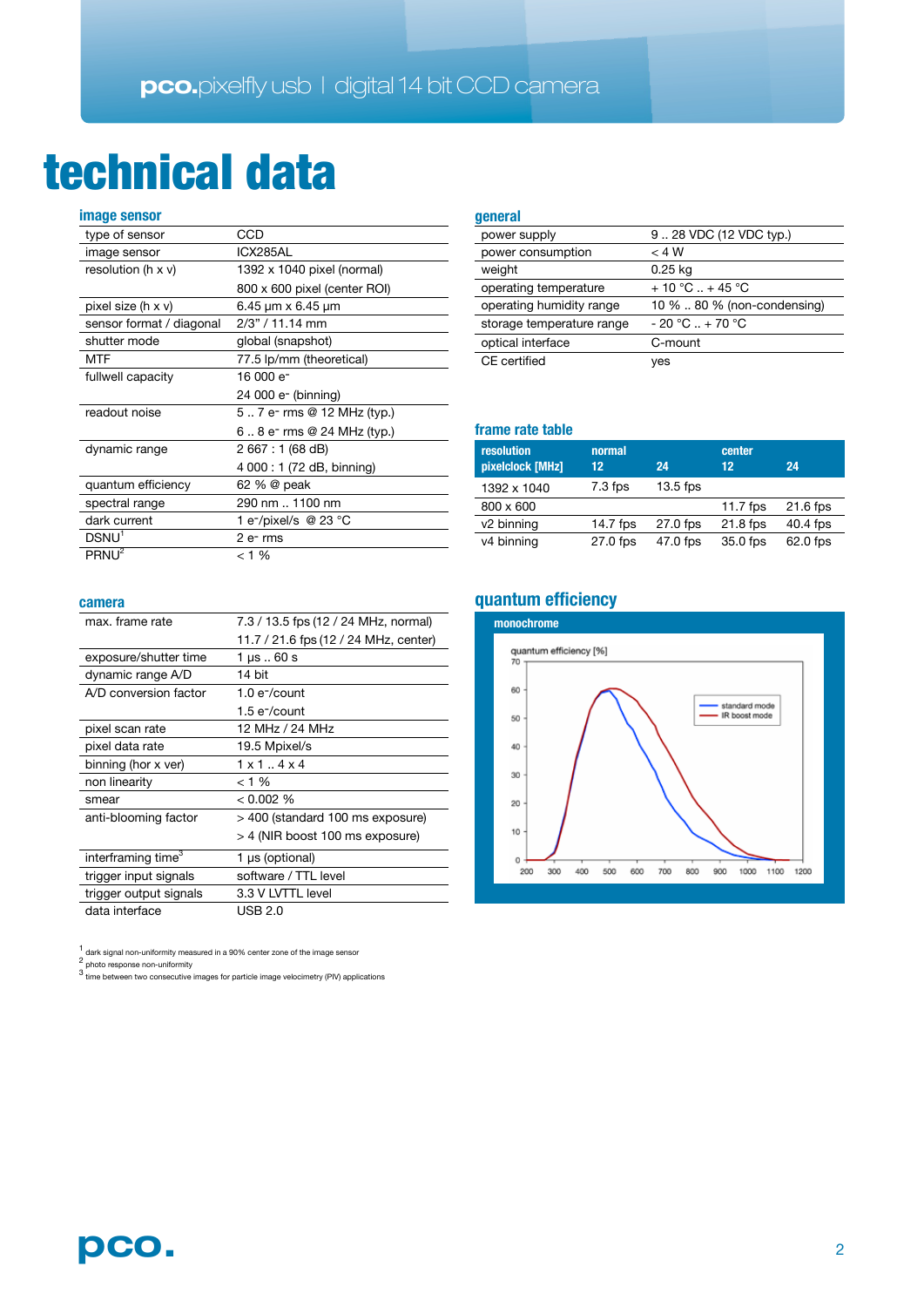## **pco.**pixelfly usb | digital 14 bit CCD camera

## technical data

## **software**

For camera control, image acquisition and archiving of images in various file formats PCO provides the software application Camware (Windows XP, 7 and 8).

A camera SDK (software development kit) including a 32 / 64 bit dynamic link library for user customization and integration on PC platforms is available for free.

For a list of third party software supported, please visit www.pco.de

## **options**

monochrome & color versions available; custom made versions

## **dimensions**

C-mount lens adapter



All dimensions are given in millimeter.

## **camera views**



Further information can be found on www.pco.de